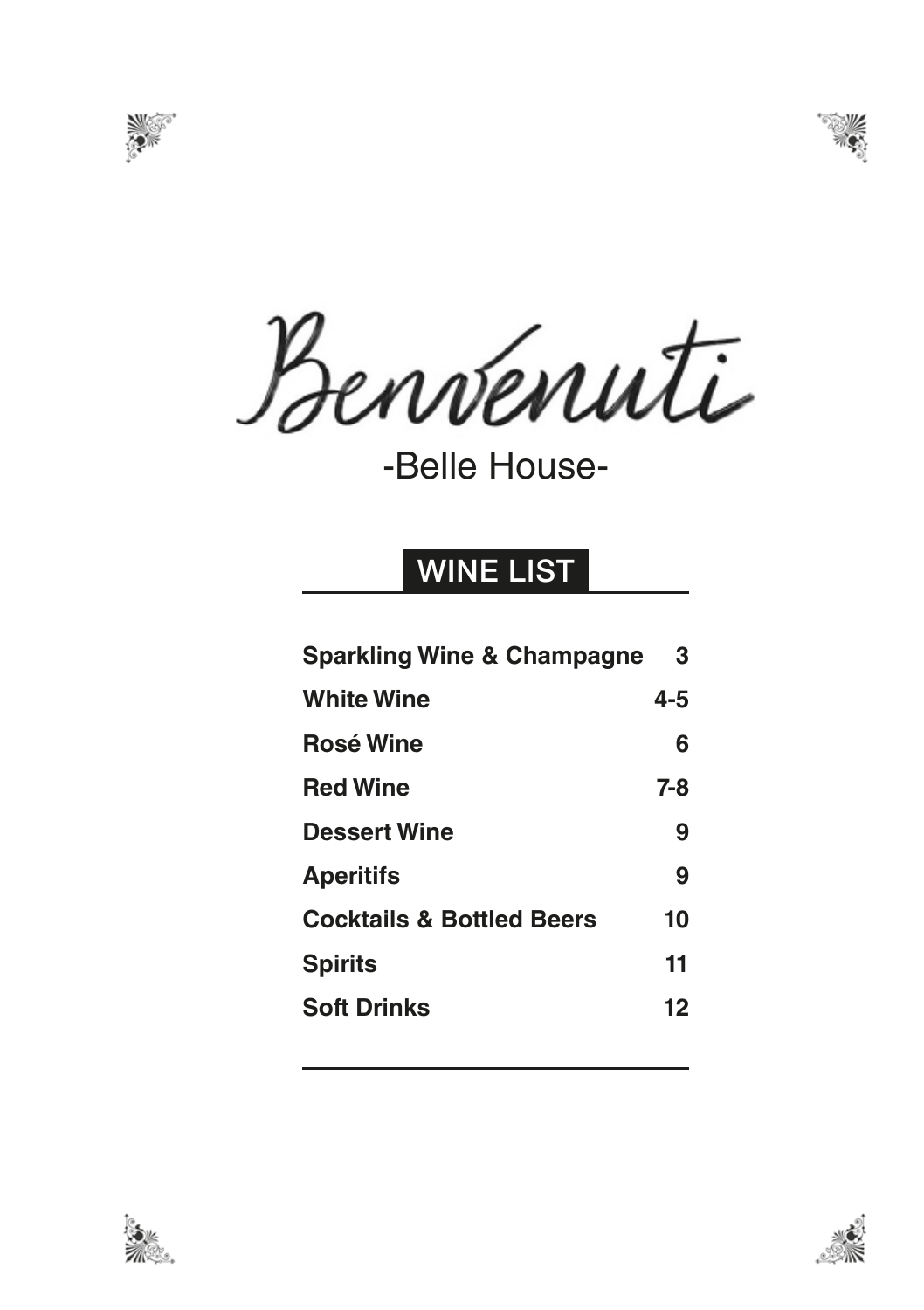





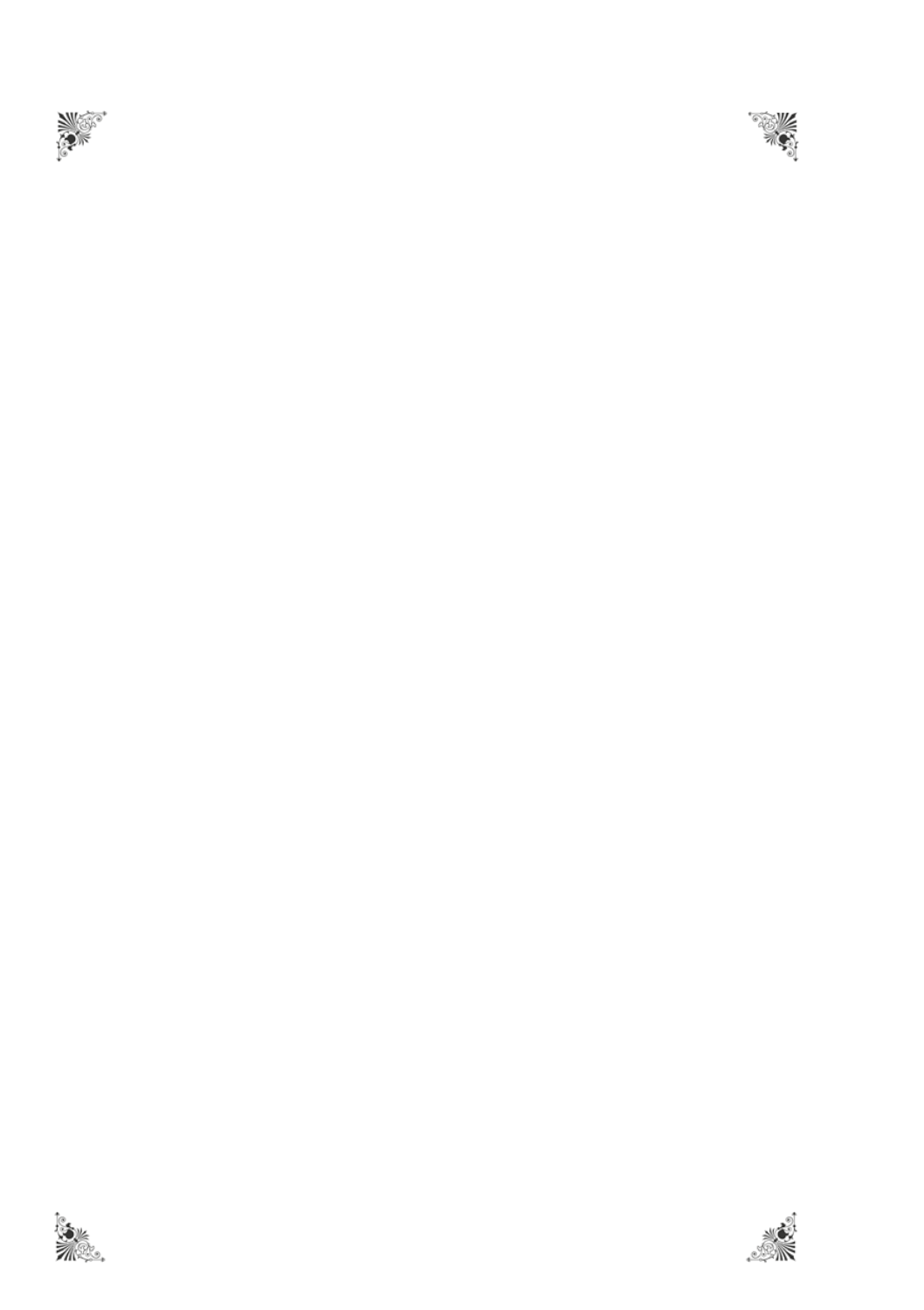# SPARKLING WINE & CHAMPAGNE

|    |                                                                                                                                                                                                                                                                                                                                    | 125ml | bottle  |
|----|------------------------------------------------------------------------------------------------------------------------------------------------------------------------------------------------------------------------------------------------------------------------------------------------------------------------------------|-------|---------|
| 1. | <b>Prosecco Extra Dry Casa Canevel VENETO, ITALY</b><br>Supremely drinkable Prosecco: soft, aromatic and fresh with<br>the perfect balance between crisp apple and floral blossom<br>notes, carried by the gentle, seductive mousse.                                                                                               | £7.50 | £29.95  |
| 2. | <b>Brut Rosé, Rotari Mezzacorona</b> TRENTINO-ALTO ADIGE, ITALY<br>Elegant traditional-method rosé, showing the delicious red<br>berry fruit of cool-climate Pinot Noir.                                                                                                                                                           |       | £33.00  |
| 3. | Franciacorta Cuvée Royale, Tenuta Montenisa<br><b>Marchese Antinori</b> LOMBARDIA. ITALY<br>Superb, classic Italian fizz, made in the traditional method.<br>Antinori's answer to Champagne. Crisp apple fruit with lemony<br>finesse, it has acquired subtle richness and perfect tiny bubbles<br>from extended time on the lees. | £9.50 | £45.00  |
| 4. | Laurent-Perrier La Cuvée CHAMPAGNE, FRANCE<br>Well defined, subtly rounded with expressive flavours. The fruit<br>progressively emerges to reveal a finely balanced champagne<br>displaying great length on the finish.                                                                                                            |       | £69.00  |
| 5. | Laurent Perrier Rosé CHAMPAGNE. FRANCE<br>Deep salmon-pink colour, fruity, fresh and intense followed by<br>a full bodied yet elegant mouthfeel.                                                                                                                                                                                   |       | £105.00 |
| 6. | Dom Pérignon CHAMPAGNE, FRANCE<br>Floral softness to the gritty minerality that typically characterises<br>Dom Perignon champagnes. Expressions of candied fruit, plant<br>life and exquisite leaf freshness. Plunges into darkness,<br>spices and liquorice root.                                                                 |       | £220.00 |



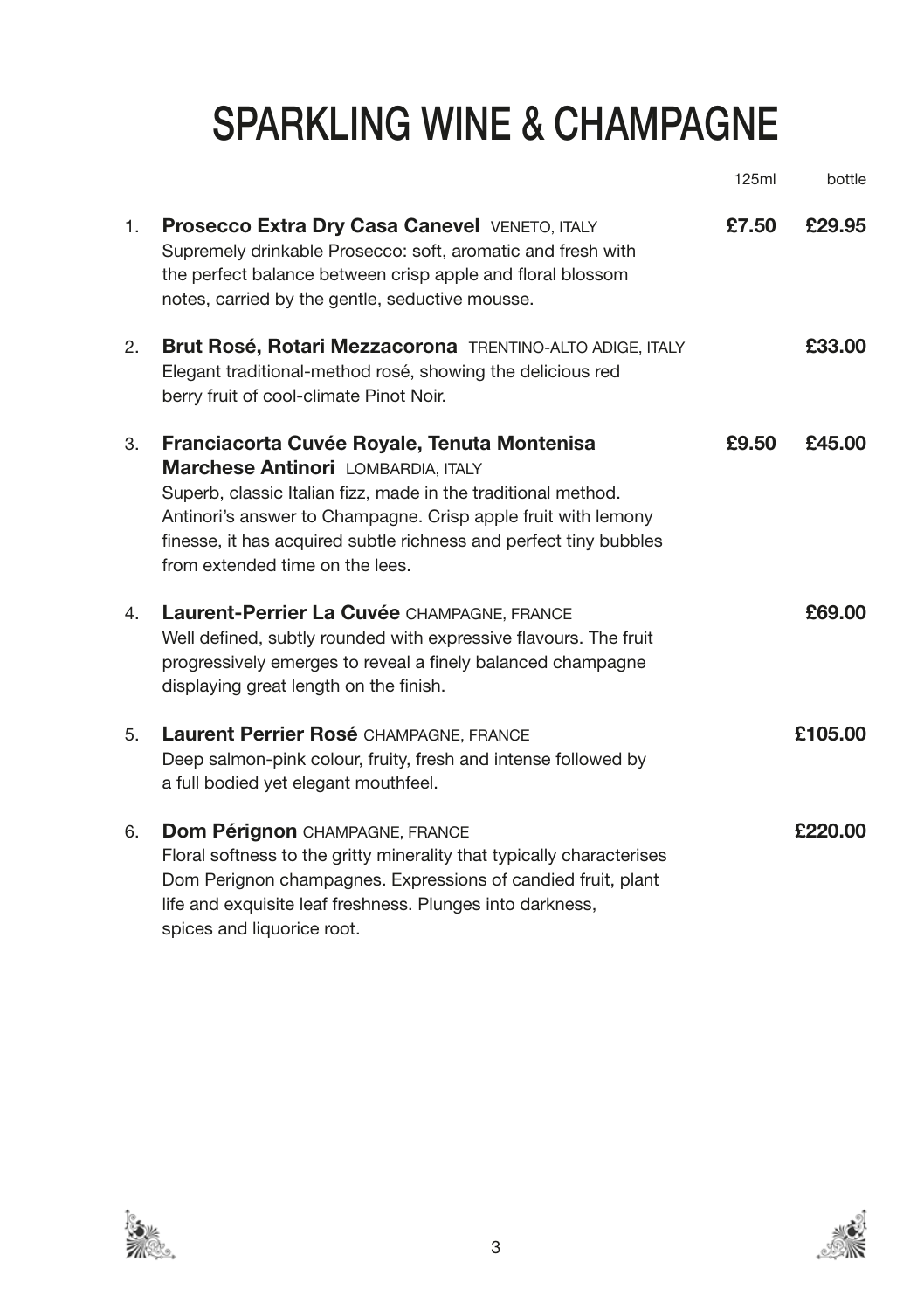### WHITE WINE

|    |                                                                                                                                                                                                                                                                                                                                                           | 175ml | bottle |
|----|-----------------------------------------------------------------------------------------------------------------------------------------------------------------------------------------------------------------------------------------------------------------------------------------------------------------------------------------------------------|-------|--------|
| 7. | Pieno Sud Bianco SICILIA, ITALY<br>This delicately perfumed blend of native Sicilian grape<br>varieties offers ripe pear and and red apple fruit, a hint<br>of spice and lemony crispness on the finish.                                                                                                                                                  | £6.00 | £22.95 |
| 8. | <b>Organic Catarratto, Montalto SICILIA, ITALY</b><br>Fruity and dry with fresh citrus notes and a crisp, fruity<br>palate. Aromas of apples and nuts with orange and orange<br>peel notes on the palate.                                                                                                                                                 |       | £23.95 |
| 9. | Verdicchio Castelli di Jesi Classico, Villa Bianchi Umani Ronchi<br><b>MARCHES, ITALY</b><br>Fresh and fruity, with a typical combination of green apple<br>fruit and a hint of bitter almonds. Bright and aromatic, lifted<br>by a clean streak of acidity on the finish.                                                                                |       | £25.00 |
|    | 10. Pinot Grigio Castel Firmian, Mezzacorona<br><b>TRENTINO, ITALY</b><br>Very clean, nicely balanced Pinot Grigio, with a gentle floral aroma,<br>good medium weight in the mouth, and a refreshing finish.                                                                                                                                              | £7.50 | £27.95 |
|    | 11. Sauvignon Blanc Castel Firmian, Mezzacorona<br>TRENTINO, ITALY<br>A fresh, invigorating nose of cut grass, elderflower and<br>currant leaf leads to a dry, citrussy, but still quite rounded<br>palate. This roundness alongside a delicately mineral finish<br>is typical Trentino - this is an excellent marriage of grape<br>variety and location. | £8.00 | £29.95 |
|    | 12. Orvieto Classico Secco Campogrande Marchesi Antinori<br><b>UMBRIA, ITALY</b><br>Refined, elegant Orvetio showing typical floral aromas.<br>The palate is fruity and well balanced.                                                                                                                                                                    |       | £28.50 |



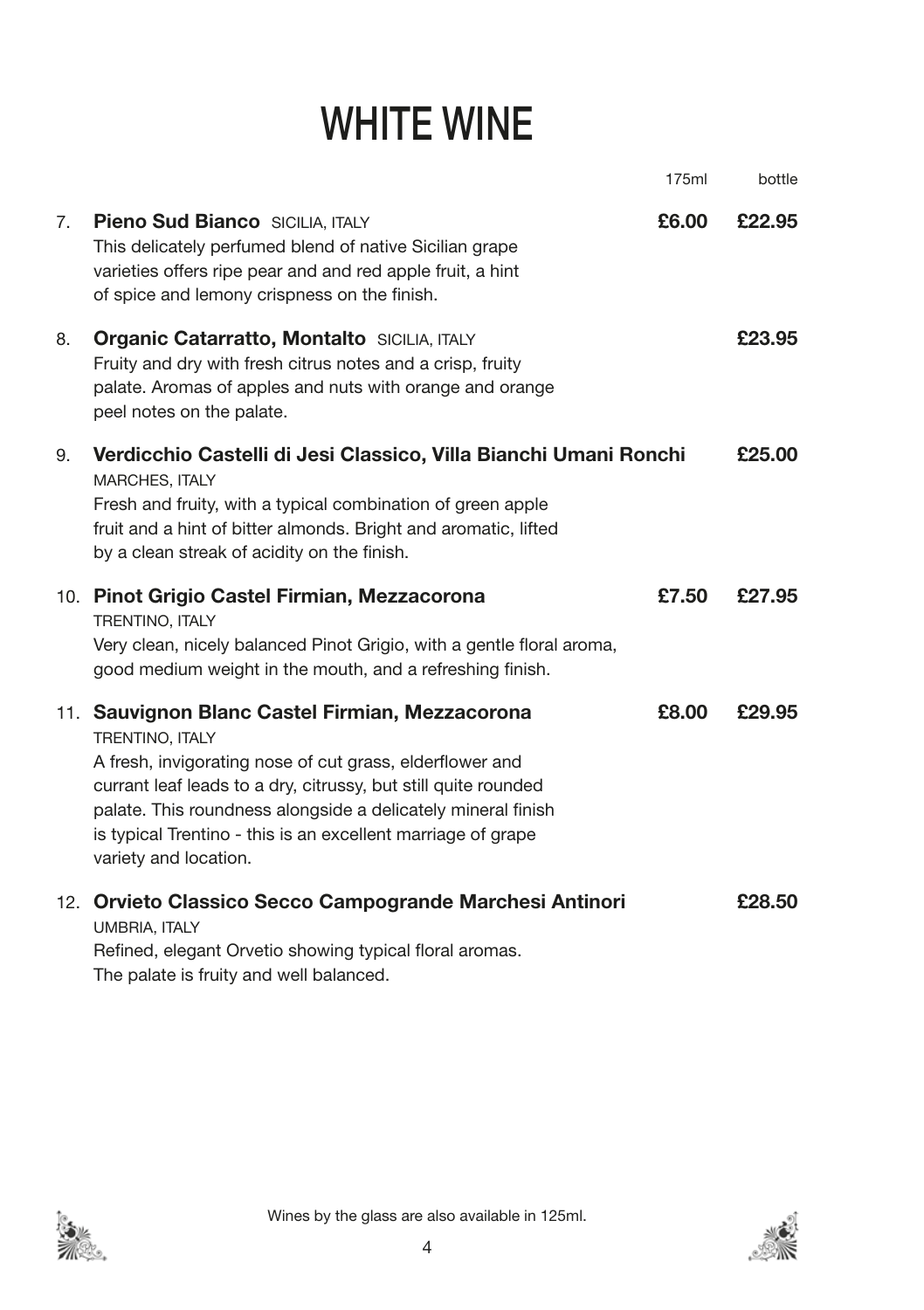### WHITE WINE

|                                                                                                                                                                                                                                                                                                                                                               | 175ml | bottle  |
|---------------------------------------------------------------------------------------------------------------------------------------------------------------------------------------------------------------------------------------------------------------------------------------------------------------------------------------------------------------|-------|---------|
| 13. Vernaccia di San Gimignano Teruzzi & Puthod TOSCANA, ITALY<br>Elegant nose of apple and mineral, followed by an engagingly<br>intense palate, full of green apple and almond, leading to an<br>appetizing Chablis-like finish.                                                                                                                            |       | £33.00  |
| 14. Vermentino Soprasole, Pala SARDEGNA, ITALY<br>Intense, persistent floral bouquet with notes of thyme and<br>greengage. A winning combination of depth and freshness<br>on the palate - this is benchmark Vermentino.                                                                                                                                      |       | £35.00  |
| 15. Gavi di Gavi La Meirana Bruno Broglia PIEMONTE, ITALY<br>Great texture and precision, with distinctive greengage and<br>almond notes on the palate. Fresh and dry, this is particularly<br>characterful Gavi.                                                                                                                                             | £9.75 | £38.00  |
| 16. Greco di Tufo Tenute Altavilla, Villa Matilde CAMPANIA, ITALY<br>Bold flavours of white peach and apricot give way to notes<br>of citrus and an appealing mineral streak. The palate is<br>rich and well structured and the finish leaves a subtle yet<br>lingering flavour of sweet almonds.                                                             |       | £40.00  |
| 17. Chardonnay Bramito del Cervo, Marchesi Antinori<br><b>UMBRIA, ITALY</b><br>The baby brother of the iconic Cervaro della Sala is an exceptional<br>wine in its own right, with a tautly structured palate and aromas of<br>apples, citrus and toast.                                                                                                       |       | £48.00  |
| 18. Nozze d'Oro, Tasca d'Almerita SICILIA, ITALY<br>(Inzolia/Sauvignon Blanc)<br>With apple, peach, melon and honey aromas, and a sleek,<br>well-defined palate, this is crisp and refreshing, yet with an<br>underlying power.                                                                                                                               |       | £50.00  |
| 19. Castello Della Sala Cervaro Della Sala UMBRIA, ITALY<br>(Chardonnay, Grechetto)<br>Intense, complex aroma with notes of white flowers and flint balanced<br>by a hint of vanilla. Full-bodied and well-structured palate with notes<br>of toast, citrus and mineral. Elegant and persistent in the mouth,<br>this is a wine with a long life ahead of it. |       | £130.00 |



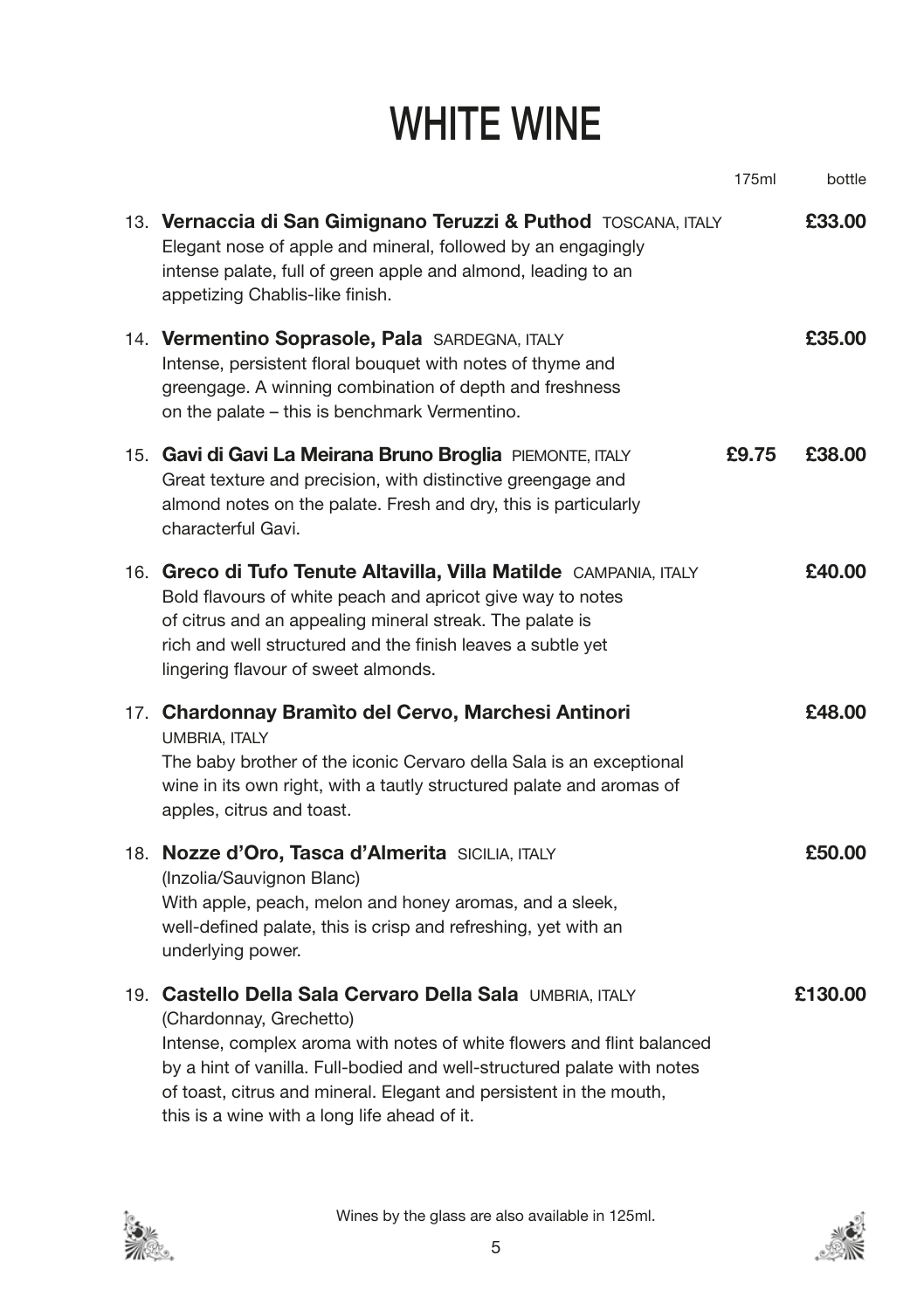# ROSÉ WINE

|                                                                                                                                                                                                                                                                                                                                                                                                         | 175ml | bottle |
|---------------------------------------------------------------------------------------------------------------------------------------------------------------------------------------------------------------------------------------------------------------------------------------------------------------------------------------------------------------------------------------------------------|-------|--------|
| 20. Zinfandel Blush Nina PUGLIA, ITALY<br>Inviting aromas of redcurrants and orange zest, followed<br>by a creamy medium-dry palate showing a nice balance<br>of sweetness and fruit flavours.                                                                                                                                                                                                          | £6.20 | £23.50 |
| 21. Pinot Grigio Rosé, Terre del Noce<br>TRENTINO-ALTO ADIGE, ITALY<br>Mezzacorona's high-altitude vineyards have here produced<br>a superior example of Pinot Grigio Rosé. Jam-packed with<br>the ripe strawberry and raspberry fruit you would expect from<br>this variety, but with far more intensity and structure than the<br>norm. The finish is long, lingering and clean, with a fine acidity. | £6.75 | £24.50 |
| 22. Giardino Rose' di Toscana, Santa Cristina<br>TUSCANY, ITALY<br>One of Tuscany's original rosés, made with Sangiovese;<br>shows a delightful mid-pink colour, aromas of blackcurrant<br>and cherry, and an attractive crisp balance.                                                                                                                                                                 |       | £34.00 |



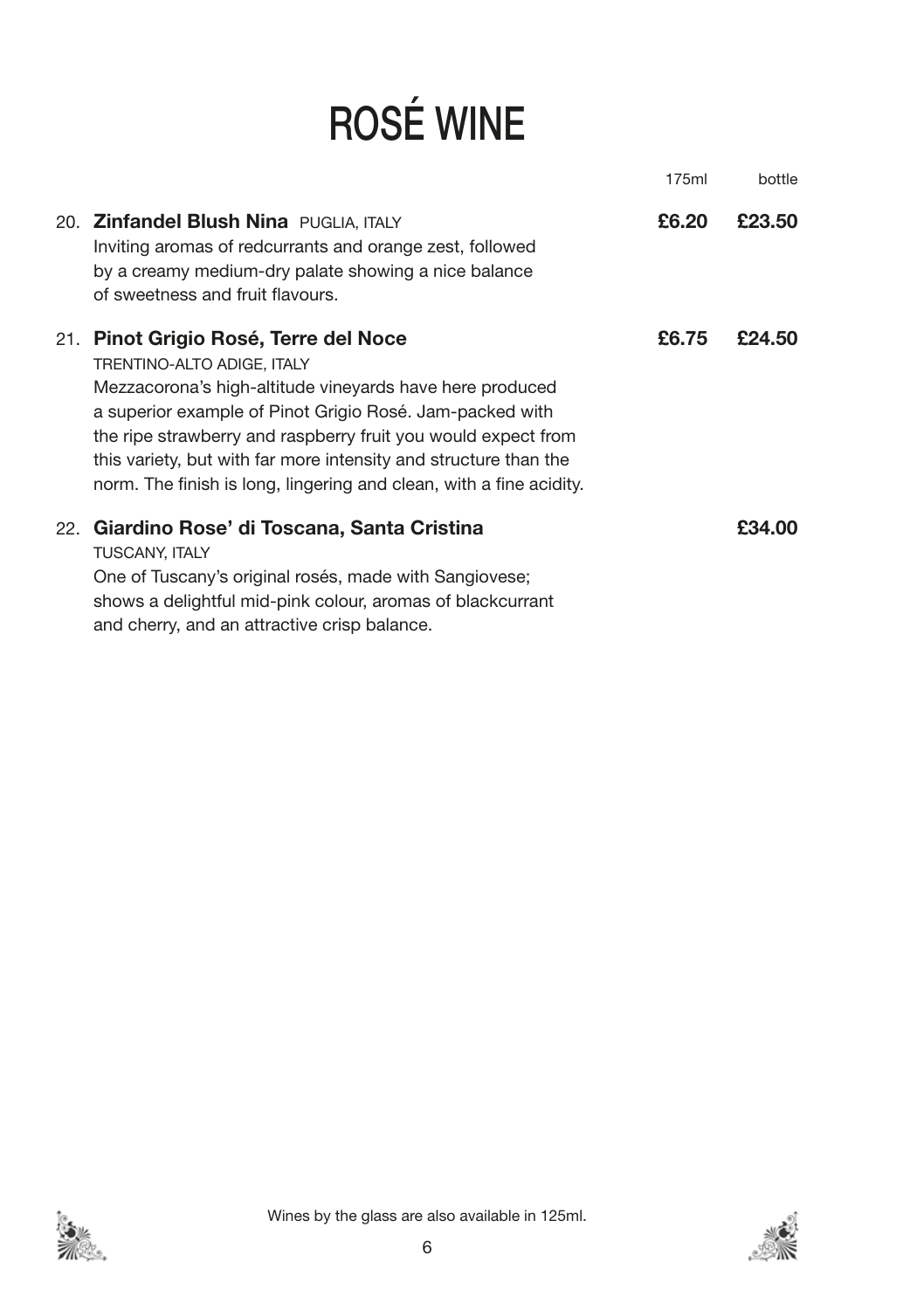### RED WINE

|                                                                                                                                                                                                                                                                                                   | 175ml | bottle |
|---------------------------------------------------------------------------------------------------------------------------------------------------------------------------------------------------------------------------------------------------------------------------------------------------|-------|--------|
| 23. Pieno Sud Rosso SICILIA, ITALY<br>A juicy, well-balanced wine that captures the sunshine of Sicily,<br>with a blend of ripe red fruit and spicy characters.                                                                                                                                   | £6.00 | £22.95 |
| 24. Organic Nero d'Avola Montalto SICILIA, ITALY<br>Fresh, juicy red from the Sicily's greatest red grape, Nero d'Avola: this<br>is spicy, succulent and berry-fruited, with a hint of the island's wildness                                                                                      |       | £23.95 |
| 25. Montepulciano d'Abruzzo Podere, Umani Ronchi<br>ABRUZZO. ITALY<br>Youthful and juicy, with flavours of plums and morello cherries.<br>The palate is full-bodied with robust tannins and a fruit-filled,<br>yet dry finish.                                                                    | £7.00 | £26.95 |
| 26. Merlot Castel Firmian, Mezzacorona<br>TRENTINO-ALTO ADIGE, ITALY<br>A lovely ripe fruit nose with the classic herbal austerity of wines from<br>Campania. On the palate a firm good flavour with a softly dry finish.                                                                         | £7.50 | £27.95 |
| 27. Primitivo Nèprica Tormaresca PUGLIA, ITALY<br>Red fruits, black cherry and notes of liquorice. The palate is well-rounded,<br>with soft, supple tannins and a pleasingly fresh finish.                                                                                                        |       | £30.00 |
| 28. The First Valpolicella Ripasso, Campofiorin-Masi<br><b>VENETO. ITALY</b><br>Attractive, aromatic nose dominated by cherries and spice. Well balanced,<br>full-bodied palate with notes of ripe red fruit, cherry liqueur and blueberries.<br>Long aftertaste with hints of vanilla and cocoa. |       | £36.00 |
| 29. Chianti Classico Pèppoli, Marchesi Antinori<br><b>TOSCANA, ITALY</b><br>Intense red fruit aromas are offset by delicate notes of vanilla and chocolate.<br>Pleasantly lingering with a fresh, vibrant feel in the mouth.                                                                      | £9.95 | £40.00 |
| 30. Malbec Vie Cave Fattoria Aldobrandesca TOSCANA, ITALY<br>A complex nose of ripe black fruit, liquorice and spices. On the palate,<br>the texture is silky and full with excellent density and persistence.<br>Notes of ripe black fruit, liquorice and coffee.                                |       | £49.00 |



Wines by the glass are also available in 125ml.

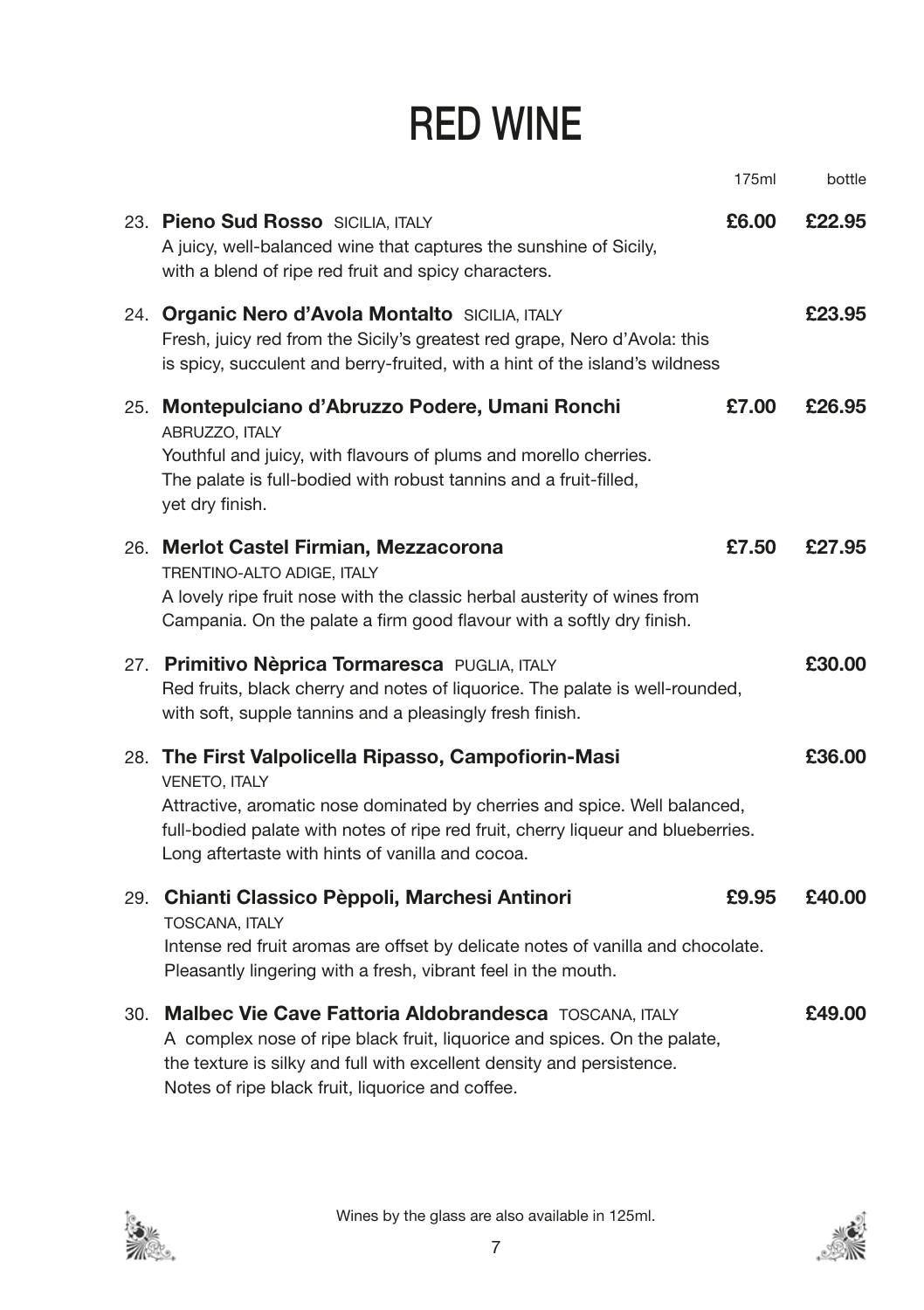### RED WINE

|     |                                                                                                                                                                                                                                                                                                                                                                                                                                                                                                     | 175ml | bottle  |
|-----|-----------------------------------------------------------------------------------------------------------------------------------------------------------------------------------------------------------------------------------------------------------------------------------------------------------------------------------------------------------------------------------------------------------------------------------------------------------------------------------------------------|-------|---------|
|     | 31. Pinot Nero Meczan, Tenuta J Hofstätter<br>TRENTINO ALTO ADIGE, ITALY<br>This Pinot Noir is distinguished by its distinctive aroma and fruity character,<br>and its fresh, stimulating bouquet with seductive hints of woodland berries<br>and cherry. On the palate it is harmonious, vibrant, rounded and fruity.                                                                                                                                                                              |       | £45.00  |
|     | 32. Cannonau di Sardegna Riserva, Pala SARDEGNA, ITALY<br>A dark, intense expression of Cannonau, with blackberry and cherry<br>jam aromas, spicy and full in the mouth, with real drive and length.<br>This is consistently one of Sardinia's greatest red wines.                                                                                                                                                                                                                                  |       | £47.00  |
| 33. | Cùmaro Rosso Conero Riserva, Umani Ronchi MARCHE, ITALY<br>(100% Montepulciano)<br>Deep and rich black cherry and bramble flavours are followed by savoury<br>notes of woody spice and earth, with just a hint of tar. The tannins are finely<br>grained and give an elegant finish to this medium to full bodied wine.                                                                                                                                                                             |       | £50.00  |
|     | 34. Barolo, Alfredo Prunotto PIEMONTE, ITALY<br>Complex nose with notes of rose, strawberry and forest fruits. Delicately<br>floral, perfumed yet persistent on the palate, this is Barolo at its best.                                                                                                                                                                                                                                                                                             |       | £65.00  |
|     | 35. Amarone della Valpolicella Classico Riserva Costasera, Masi<br><b>VENETO. ITALY</b><br>Plums and baked cherries on the nose with hints of bay leaf. Magnificently rich<br>and soft on the palate with rich cherry and blueberry flavours and some sweet<br>spice. Long, dry finish with a touch of fresh blueberries.                                                                                                                                                                           |       | £79.00  |
|     | 36. Brunello di Montalcino, Pian delle Vigne, Antinori TUSCANY, ITALY<br>Complex, generous nose with ripe aromas of cherries and raspberries, light<br>tobacco notes and hints of coffee and cocoa powder. Multi-layered structure<br>with a nicely rounded texture and elegant fruit leading to a very long finish.                                                                                                                                                                                |       | £110.00 |
|     | 37. Barbaresco, Gaja PIEDMONT, ITALY<br>Clean and expressive, both on the nose and palate, it opens with pure<br>floral notes of rose petal and elderflowers. The palate features sweet fruit<br>concentration, juicy red and black fruit, Such as red cherry, plum, blueberry.<br>The exuberance of the fruit and floral expression is tempered by the good<br>acidity and the silky tannins, leading to a fresh and balanced wine with<br>serious ageing potential and yet inviting in its youth. |       | 330.00  |



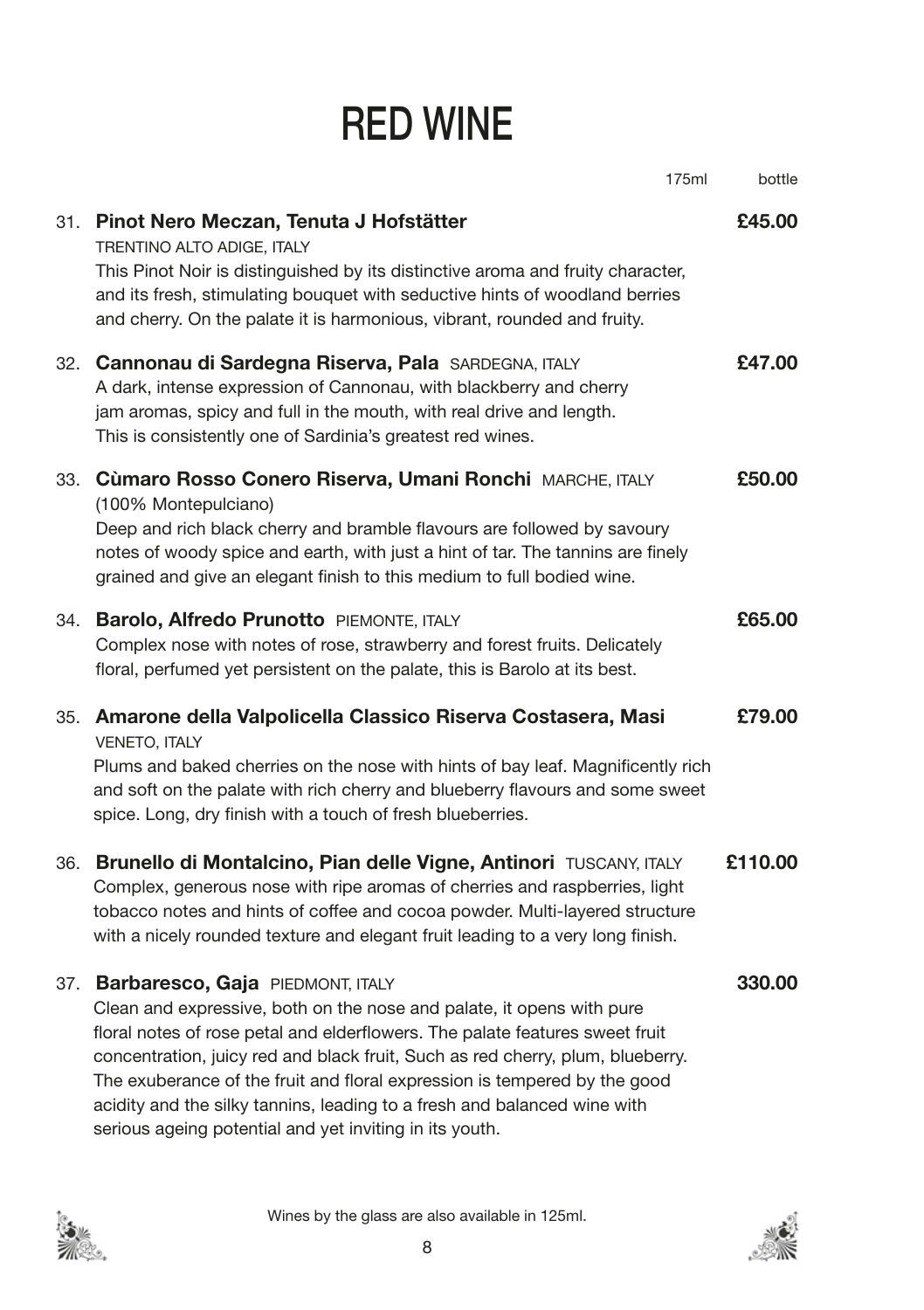# DESSERT WINE

| 38. Dindarello (Moscato) Maculan VENETO, ITALY              | £7.00 | £30.00 |
|-------------------------------------------------------------|-------|--------|
| An intense nose of Muscat grapes, honey and flowers leads   |       |        |
| to a vibrant palate, the sweetness balanced by freshness of |       |        |
| flavour and a delicate mouthfeel.                           |       |        |

# APÉRITIFS

| Pimm's & Lemonade<br>50ml Pimm's                                                                                                                                                 | £7.00       |
|----------------------------------------------------------------------------------------------------------------------------------------------------------------------------------|-------------|
| <b>Glass of Prosecco</b><br>Casa Canevel Prosecco.                                                                                                                               | 125ml £7.50 |
| Glass of Franciacorta Cuvée Royale<br>Italian style "Champagne".                                                                                                                 | 125ml £9.50 |
| <b>Malfy Gin</b><br>& Fever-Tree Mediterranean Tonic<br>Lemon flavoured Gin.                                                                                                     | 25ml £7.50  |
| <b>Aperol Spritz</b><br>Aperol, Casa Canevel Prosecco & Fever-Tree Soda.<br>Served with a slice of orange.                                                                       | £8.00       |
| Poli Marconi 46 Gin<br>& Fever-Tree Mediterranean Tonic<br>Artisanally distilled from the Asiago plateau in the north<br>of the Veneto region, where the Poli family comes from. | 25ml £8.00  |
| <b>Bellini</b><br>Funkin Peach Purée, Casa Canevel Prosecco.                                                                                                                     | £8.50       |





75ml glass half bottle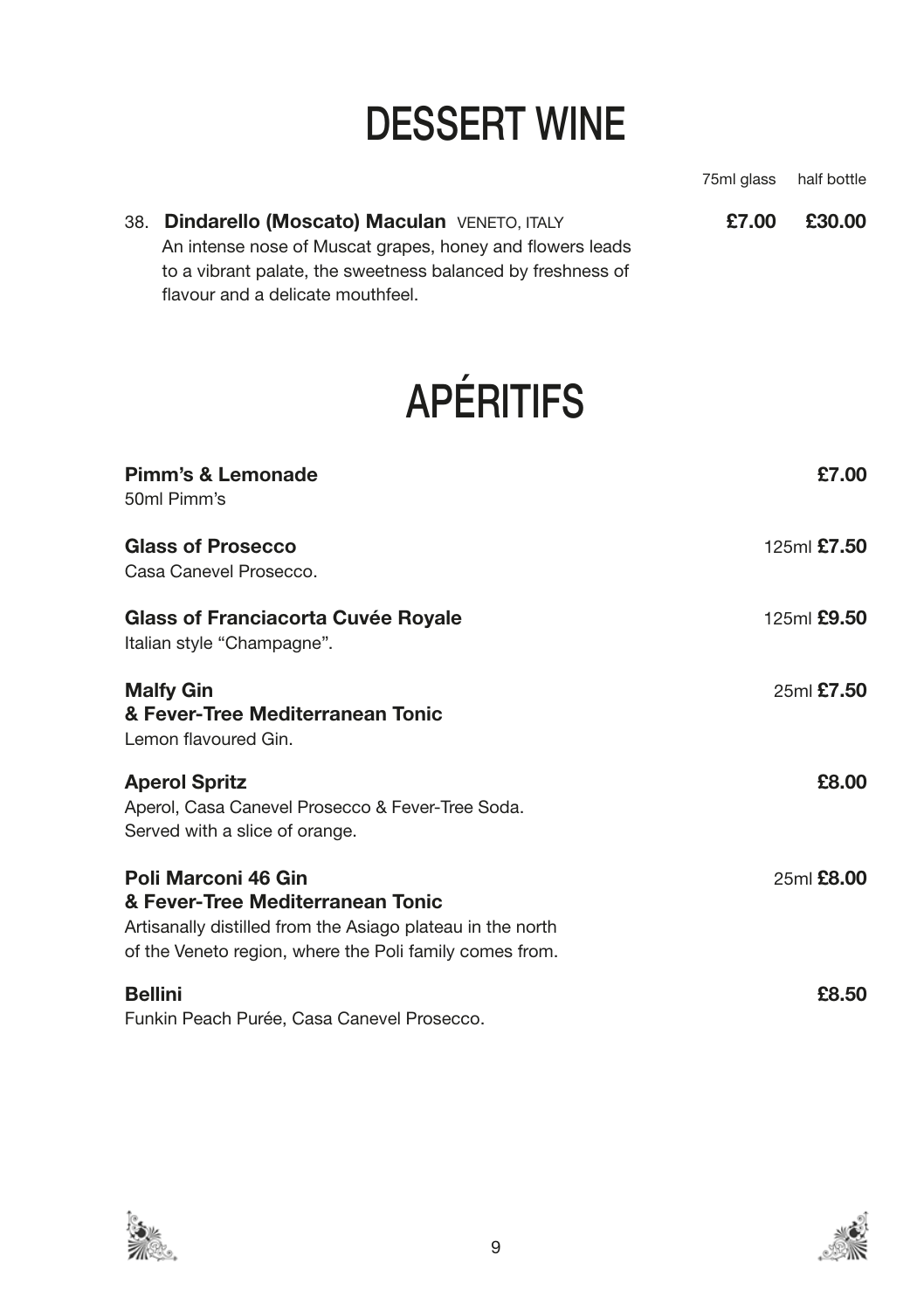# **COCKTAILS**

| Americano<br>Campari, Sweet Vermouth,<br>Fever-Tree Soda.                                                         | £9.00 | <b>Manhattan</b><br>Jack Daniels, Sweet Vermouth<br>Served with a slice of dried orange.                              | £9.00 |
|-------------------------------------------------------------------------------------------------------------------|-------|-----------------------------------------------------------------------------------------------------------------------|-------|
| <b>Mojito</b><br>Rum, Sugar, freshly squeezed<br>Lime Juice, fresh Mint<br>& Fever-Tree Soda.                     | £9.00 | Godfather<br>Amaretto, Bourbon, Lemon,<br>Sugar, Egg White.                                                           | £9.00 |
| <b>Negroni</b><br>Gin, Campari, Sweet Vermouth.                                                                   | £9.00 | <b>Dirty Martini</b><br>Grey Goose Vodka, Martini<br>Dry Vermouth & Olive Brine.                                      | £9.00 |
| <b>Espresso Martini</b><br>Vodka, Coffee Liqueur, Sugar, Espresso.                                                | £9.00 | <b>Smoking Gun</b><br>Captain Morgan's Spiced                                                                         | £9.00 |
| <b>Bella Colada</b><br>Marshfield Coconut Ice Cream.<br>50ml Malibu, Frobishers Pineapple<br>Juice & crushed ice. | £9.00 | Rum, Frobishers Pineapple<br>Juice, Sugar Syrup, Sierra<br>Silver Tequila.<br><b>Pornstar Martini</b>                 | £9.00 |
| Cosmopolitan<br>Vodka, Triple Sec, Frobishers<br>Cranberry Juice & freshly<br>squeezed Lime Juice.                | £9.00 | Cîroc Vodka, Passoa, freshly<br>squeezed Lime Juice & Sugar<br>Syrup. Served with a shot of<br>Casa Canevel Prosecco. |       |

### **BOTTLES**

| Peroni Zero<br>Non-alcoholic | 330ml £4.00 | <b>Magners Original</b><br><b>Red Apple Cider</b> | 330ml £4,00 |
|------------------------------|-------------|---------------------------------------------------|-------------|
| Nastro Azzurro Peroni        | 330ml £4.25 | Kopparberg<br>Strawberry & Lime Cider             | 500ml £6.20 |
| <b>Birra Moretti</b>         | 330ml £4.25 | <b>Bath Ales Gem</b>                              | 500ml £6.00 |
| Corona Extra                 | 330ml £4.25 | <b>Old Speckled Hen</b>                           | 500ml £6.00 |



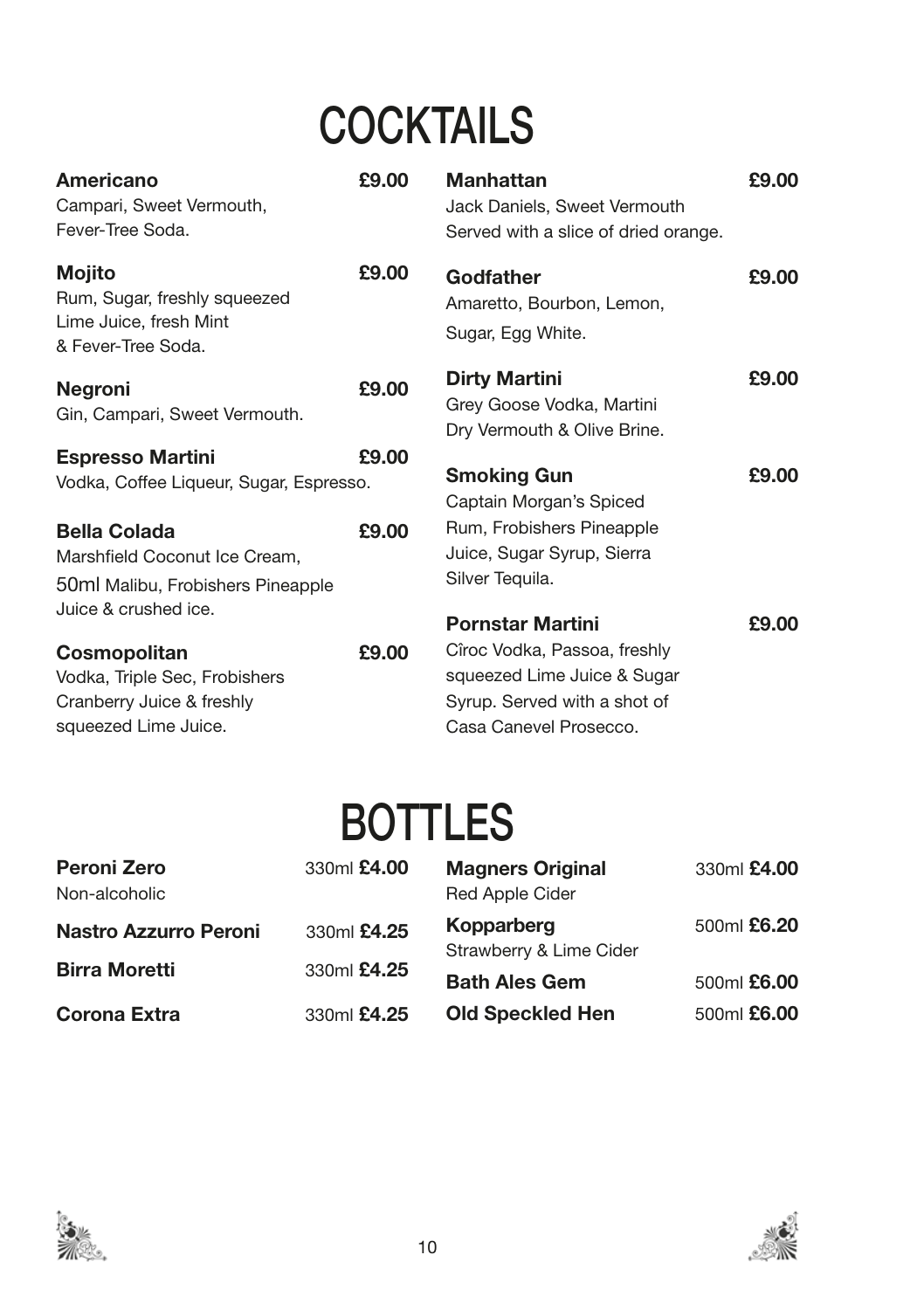# $GIN$  25ml

| Gordon's                                | £4.00 |
|-----------------------------------------|-------|
| <b>Beefeater London Dry</b>             | £4.00 |
| <b>Gordon's Pink</b>                    | £4.00 |
| <b>Tangueray</b>                        | £4.00 |
| <b>Tanqueray Flor De Sevilla (Pink)</b> | £4.50 |
| <b>Williams Chase (Great British)</b>   | £4.50 |
| <b>JJ Whitley Elderflower</b>           | £4.50 |
| <b>Riverside Spirits Blackberry</b>     | £4.50 |
| <b>Whitley Neill Raspberry</b>          | £4.50 |
| <b>Malfy Con Limone (Italian)</b>       | £4.80 |
| <b>Fifty Pounds Gin</b>                 | £4.80 |
| <b>Warner Edward's</b>                  | £4.80 |
| <b>Victoria's Rhubarb Gin</b>           | £4.80 |
| 6 O'Clock (Bristol Gin)                 | £4.80 |
| <b>Hendricks</b>                        | £4.80 |
| <b>Bombay Sapphire</b>                  | £4.80 |
| <b>Chocolate Orange</b>                 | £4.80 |
| <b>The Botanist Islay Dry</b>           | £5.00 |
| Poli Marconi 46 (Italian)               | £5.00 |

# VODKA

| <b>Russian Standard</b>          | £4.00 |
|----------------------------------|-------|
| <b>Smirnoff</b>                  | £4.00 |
| <b>Roberto Cavalli</b>           | £4.30 |
| <b>Classic Vodka</b> (Italian)   |       |
| <b>Grey Goose</b>                | £5.00 |
| <b>Belvedere</b> Pink Grapefruit | £5.20 |
| Ciroc Vodka                      | £5.50 |
| <b>Ciroc</b> French Vanilla      | £5.50 |

#### BRANDY, COGNACS & ARMAGNACS 25ml

| <b>Courvoisier VSOP</b>             | £4.50  |
|-------------------------------------|--------|
| Vecchia Romagna                     | £4.50  |
| <b>Calvados VSOP</b> (Apple Brandy) | £4.50  |
| <b>Armagnac Mousquetaire</b>        | £6.00  |
| du Roy XO                           |        |
| <b>Rémy Martin VSOP</b>             | £5.95  |
| <b>Tesseron XO Passion</b>          | £13.95 |

# WHISKEY 25ml

| The Famous Grouse      | £3.80 | <b>Proper Twelve Irish Whiskey</b> | £5.20 |
|------------------------|-------|------------------------------------|-------|
| Bell's                 | £4.20 | <b>Four Roses Original</b>         | £5.20 |
| Jameson's              | £4.20 | Johnnie Walker Black Label         | £6.00 |
| <b>Monkey Shoulder</b> | £5.20 |                                    |       |
| (Blended Whiskey)      |       | <b>Glenfiddich</b>                 | £6.40 |
| Jack Daniel's          | £5.00 | (Single Malt Whiskey)              |       |